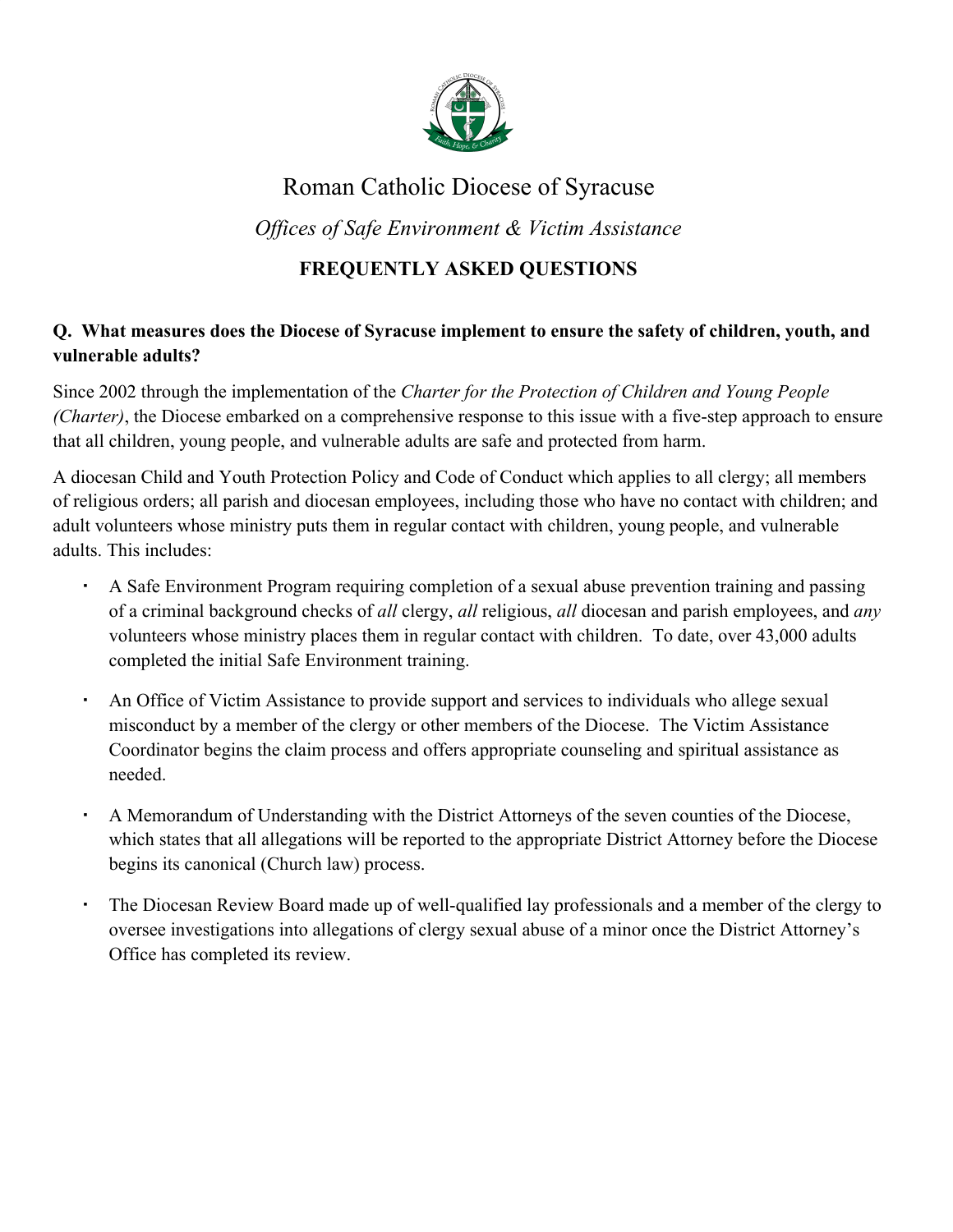## **Q. What is the** *Charter for Protection of Children and Young People***?**

The *Charter for Protection of Children and Young People (Charter)* is a comprehensive set of procedures established by the U.S. Conference of Catholic Bishops (USCCB) in June 2002 for addressing allegations of sexual abuse of minors by Catholic clergy. The *Charter* includes guidelines for reconciliation, healing, accountability, and prevention of further acts of abuse. It directs action in all the following matters:

- Creating a safe environment for children and young people;
- Healing and reconciliation of victims and survivors;
- Making prompt and effective responses to allegations
- Cooperating with civil authorities;
- Disciplining offenders; and
- Providing for means of accountability to ensure the problem continues to be effectively dealt with in the future through the Secretariat of Child and Youth Protection and the National Review Board.

A copy of the *Charter* can be found [here.](http://www.usccb.org/issues-and-action/child-and-youth-protection/upload/Charter-for-the-Protection-of-Children-and-Young-People-2018-final.pdf)

#### **Q. What is the Safe Environment Program?**

The Office of Safe Environment is responsible for educating clergy, members of a religious order, diocesan and parish employees, and volunteers whose ministry places them in regular contact with children, youth, and vulnerable adults. The required Safe Environment training teaches attendees how to prevent child sexual abuse, how to recognize predatory behaviors, review proper boundaries, and how to create safe environments for children, youth, and vulnerable adults in our parishes, schools, agencies, and the community at large. Safe Environment training also emphasizes the need to create and maintain a culture of awareness, knowledge, and vigilance for those entrusted in our care.

#### **Q. Who must attend Safe Environment Training?**

A requirement of the diocesan Child and Youth Protection policy is that within 60 days of assumption of duties, employment, or volunteering, the initial face-to-face Safe Environment training session (2.5 hours) I completed. Those required to attend the initial Safe Environment training:

- All clergy;
- All members of religious orders;
- All parish and diocesan employees, including those who have no contact with children;
- Adult volunteers whose ministry or role places them in regular contact with children, young people, or vulnerable adults;
- Any adult who is interested in learning more about child abuse prevention

Participants *must* pass another criminal background check to complete the credentialing process.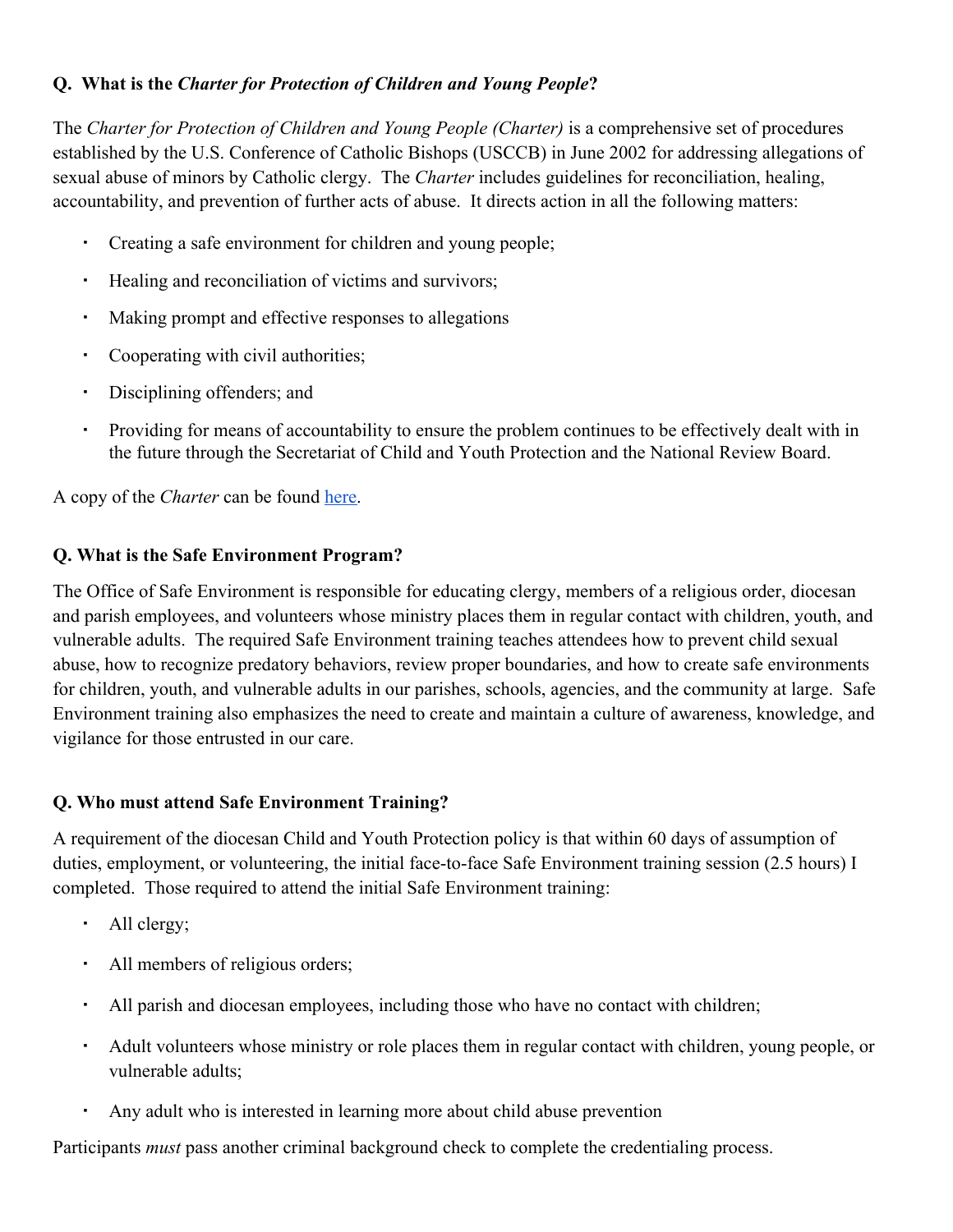#### **Q. Who must attend a Safe Environment re-certification training?**

The renewal of Safe Environment credentials every five (5) years is a requirement of the diocesan Child and Youth Protection policy, which includes a face-to-face Safe Environment re-certification training session (1.5 hours) and another passed criminal background check. The re-certification training session maintains a culture of awareness, knowledge, and vigilance for those entrusted in our care. Those required to attend the initial Safe Environment training are:

- All clergy;
- All members of religious orders;
- All parish and diocesan employees, including those who have no contact with children;
- Adult volunteers whose ministry or role places them in regular contact with children, young people, or vulnerable adults.

Participants *must* pass another criminal background check to complete the credentialing process.

#### **Q. What is the Code of Conduct?**

The diocesan Safe Environment Code of Conduct includes behavioral and ethical standards stating that those entrusted to our care must be committed to safeguarding, at all times, the well-being of by establishing and maintaining appropriate physical and emotional boundaries. The Code of Conduct also contains a social media policy as well as reporting requirements of when and how to report concerns of suspicious or unethical behavior(s) or communications inconsistent with the Code of Conduct.

To download the Code of Conduct, [click here.](https://www.syracusediocese.org/assets/Uploads/Diocesan-code-of-conduct.pdf)

#### **Q. Does the Diocese teach children and youth how to protect themselves from abuse?**

All dioceses throughout the United States are required to provide age-appropriate safe environment training for children and youth in parishes and Catholic schools. The goal is to give children and youth the skills to recognize and avoid potentially abusive and unsafe behaviors and situations.

Parish catechetical program teaches the *Circles of Care* program to students in grades Pre-K through 12. The lessons teach students about appropriate and inappropriate boundaries and behaviors by peers, adults, and family members, how to remove themselves from uncomfortable situations, and how to tell their parents or a trusted adult when something is not right.

[Catholic schools](https://syracusediocese.org/schools/) in the Diocese use the Safe Environment education program, *Child Lures Prevention: Think First and Stay Safe* to teach students personal safety skills through a series of developmentally appropriate lessons created for grades Pre-K through 6. For Grades 7 - 12, the junior/senior high school faculty collaborate with professionals in their community who present on Safe Environment topics such as sexting, Internet safety, personal boundaries, and healthy relationships.

Over 15,000 children in our parish catechetical programs and Catholic School students received age-appropriate training last year alone.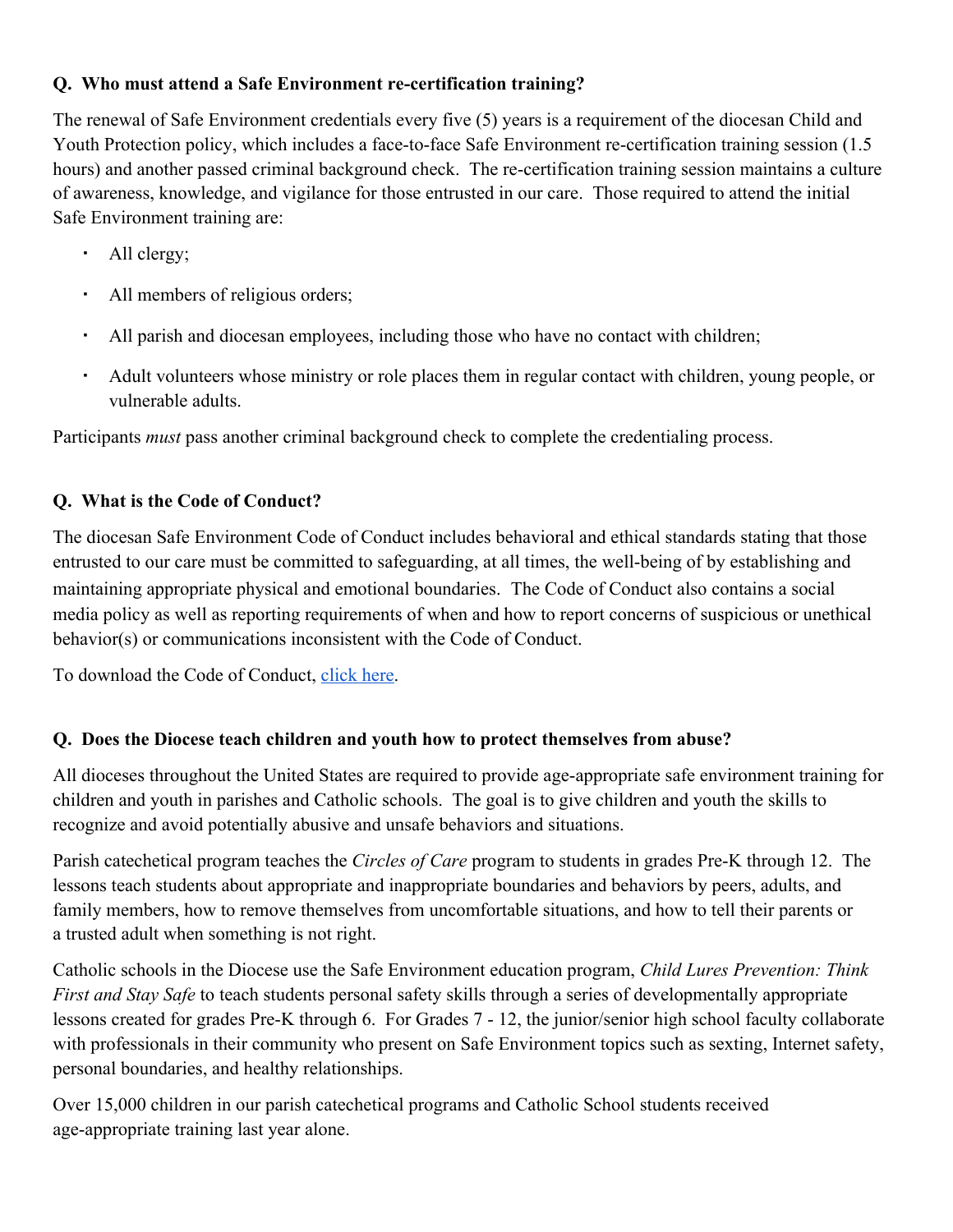#### **Q. What is the Office of Victim Assistance?**

The Office of Victim Assistance has a designated Victim Assistance Coordinator who serves as the liaison between the Diocese and individuals who report allegations of sexual misconduct of a member of the clergy or other diocesan employees and volunteers. The Coordinator's primary role is to:

- Promptly informs the alleged victim of his/her rights and obligations;
- To organize pastoral care to individuals who have experienced sexual misconduct in the past or present by a member of the clergy or by a diocesan employee or volunteer; to the individual's immediate families, and the affected faith communities;
- Coordinate reimbursement for mental health and spiritual counseling consistent with established diocesan processes and procedures;
- Serve as the victim's point of contact explaining Diocesan policies and reporting.

#### **Q. How is the conduct of the clergy, members of a religious order, employees, and volunteers monitored around children, youth, and vulnerable adults?**

The diocesan Safe Environment Code of Conduct includes behavioral and ethical standards stating that those entrusted to our care must be committed to safeguarding, at all times, the well-being of by establishing and maintaining appropriate physical and emotional boundaries. The Code of Conduct also contains a social media policy as well as reporting requirements of when and how to report concerns of reports of child sexual abuse, or concerning, suspicious or unethical behavior(s) or communications inconsistent with the Code of Conduct.

All individuals are encouraged to report concerning, inappropriate, suspicious or unethical behavior(s) or communications by clergy, members of religious orders, diocesan/parish/agency employees or diocesan/parish/agency volunteers that is contrary to the Code of Conduct to the appropriate pastor/supervisor and the diocesan Office of Safe Environment.

#### **Q. What expectations does the Diocese have for reporting suspected abuse?**

While working or volunteering as a representative of the Diocese of Syracuse, it is a moral responsibility to protect children, young people, and vulnerable adults from physical abuse, sexual abuse, sexual assault, or neglect. The expectation is that everyone will report any disclosure or suspicion of physical abuse, sexual abuse, sexual assault, or neglect to the appropriate civil authorities.

If a child, youth, or vulnerable adult is in immediate danger, call **911**.

To report known or suspected neglect or abuse of a minor (under age 18), call the New York State Child Abuse Hotline: **1-800-342-3720**.

To report known or suspected neglect or abuse of a vulnerable adult, call the Vulnerable Persons Central Register Hotline **1-855-373-2122**.

If any clergy, religious, have called 911 or the Child Abuse/Vulnerable Adult hotline regarding present or past sexual abuse or sexual assault allegations diocesan/parish employee or volunteer, contact the Diocesan Victim Assistance Coordinator at **315-470-1465** who will initiate diocesan procedures.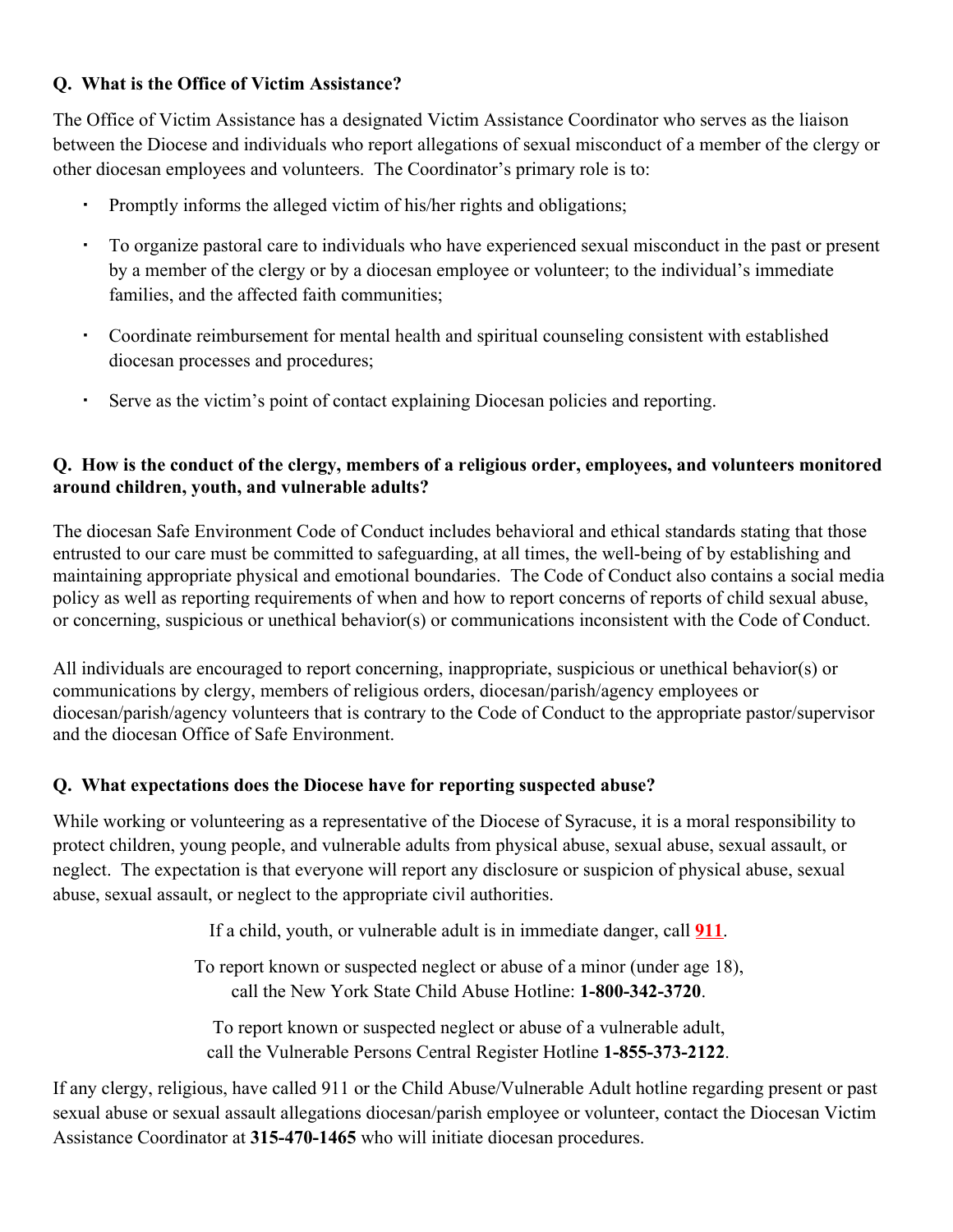#### **Q. To whom should I report misconduct or suspected misconduct?**

All individuals are encouraged to report concerning, inappropriate, suspicious or unethical behavior(s) or communications by clergy, members of religious orders, diocesan/parish/agency employees or diocesan/parish/agency volunteers that is contrary to the Code of Conduct to the appropriate pastor/supervisor and the diocesan Office of Safe Environment. The Office of Safe Environment can be reached at **315.470.1421** or safeenvironment@syrdio.org.

#### **Q. What comprises the Diocesan Review Board?**

Per the *Charter for the Protection of Children and Young People*, the Diocese has an established Review Board, a confidential, consultative body whose primary purpose is to assist the Diocesan Bishop in deciding of a cleric's suitability for ministry upon receipt of an allegation of sexual abuse of a minor, young person, or vulnerable adult. The Review Board does not investigate the credibility of an allegation if the accused priest or religious is deceased as no action can be taken in terms of that cleric's suitability for continued ministry. The Review Board will convene after the Diocese is informed that civil authorities will take no further action.

#### **Q. What are the functions of the Diocesan Review Board?**

The Diocesan Review Board assesses every instance of an allegation of sexual misconduct of a minor, youth, and vulnerable adults by (living or active/retired) priests and deacons under the auspices of the Diocese. The Review Board advises the diocesan Bishop on the credibility of the allegations and whether the allegations fall within the definition of sexual abuse. (To download the definitions of child abuse, [click here.](https://syracusediocese.org//assets/Uploads/Sexual-abuse-definitions-from-policy.pdf)) The Review Board must decide that:

- The allegation is credible and falls within the definition of sexual abuse as defined in the Child and Youth Protection Policy. If the allegation is deemed credible, the Review Board will make a recommendation to the Bishop as to whether the clergy or deacon suspected of abuse will be relieved of or continued on leave from any ecclesiastical ministry or function; or
- The allegations either are not credible or do not meet the definition of sexual abuse as defined in the Child and Youth Protection Policy. In addition, if the Diocesan Review Board nonetheless concludes that there remains reason(s) for concern, the Diocesan Bishop will determine the most appropriate course of action and the disposition of the accused.

The Diocesan Bishop will forward all credible allegations to the Congregation for the Doctrine of the Faith, which will, in turn, refer cases to a church tribunal or retain the case and determine the future of the accused.

The Review Board also advises the Diocesan Bishop in his determination of suitability for ministry on a case-specific basis, and it regularly reviews diocesan policies and procedures for dealing with sexual abuse of minors.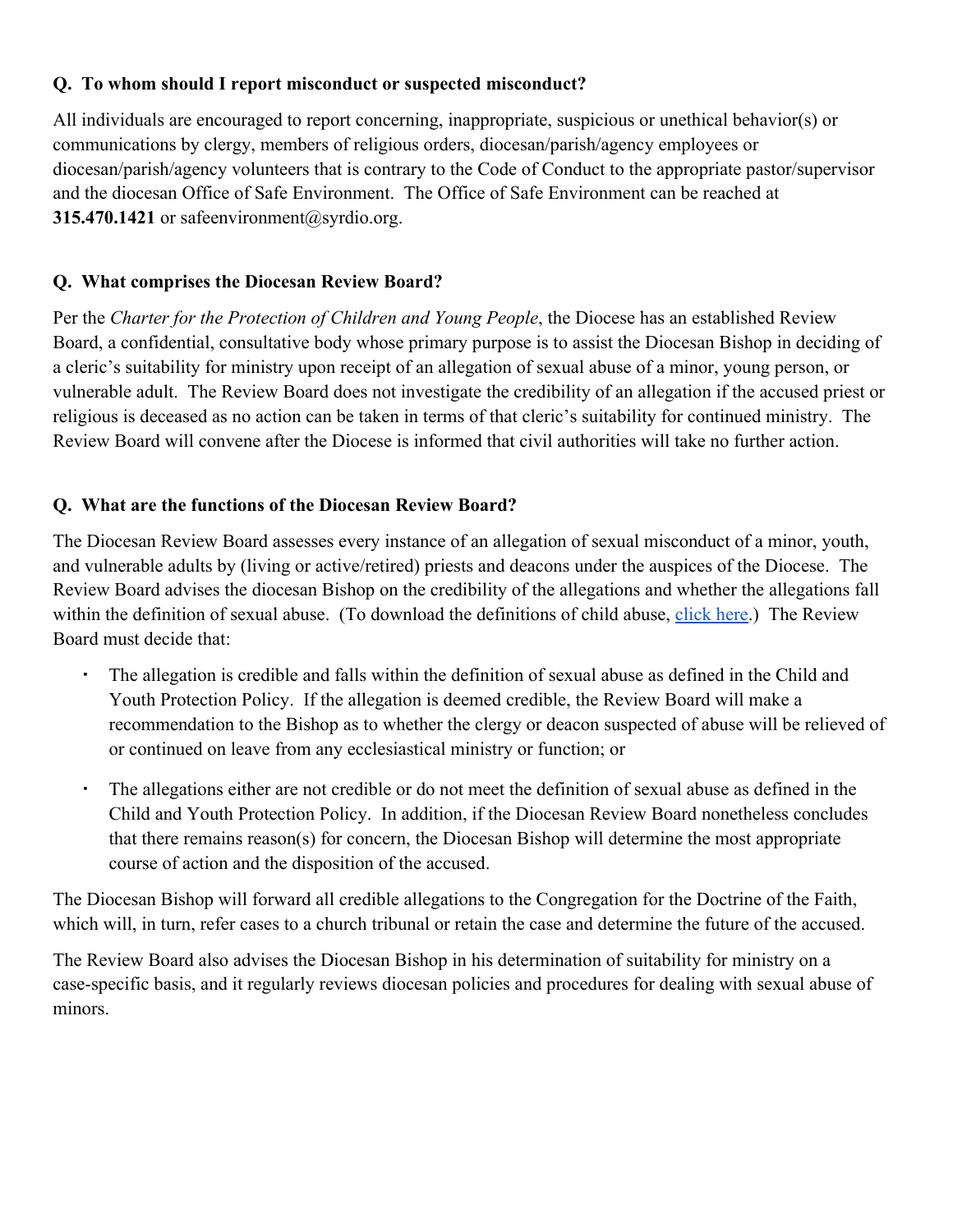## **Q. How is the Diocesan Review Board membership decided?**

The Diocesan Review Board memberships must have:

- a minimum of five individuals of outstanding integrity and in full communion with the Church;
- a majority of laypersons who are not in the employ of the Diocese;
- at least one member who is an experienced and respected pastor of the Diocese;
- at least one member with particular expertise in the treatment of the sexual abuse of minors.

Members shall serve upon written appointment by the Diocesan Bishop for five years, renewable for an additional five-year term. The Board shall meet at least annually and otherwise as needed.

## **Q. Who are the Diocesan Review Board members?**

- Christine Larkin, Chairperson
- Deacon Mark J. Berube
- Valerie A. Brogan
- Catherine Diana, LCSW
- Rev. John J. Kurgan
- Robert B. Murrett

For more information on the board members' biographies, [click here.](https://syracusediocese.org/safe-environment/victim-assistance/diocesan-review-board/)

#### **Q. Is the Diocese required to report allegations of abuse to the civil authorities?**

The Diocese of Syracuse believes in the dignity of all children, young people, and vulnerable adults and reasserts its condemnation of child abuse. Originating from this belief, the Diocese of Syracuse entered into a Memorandum of Understanding with the elected District Attorneys of the seven (7) counties within the geographical jurisdiction of the Diocese. The purpose of the memorandum was to create and implement a consistent policy and reporting protocol about sexual misconduct and abuse of minors by all members of the clergy and religious under the auspices of the Diocese of Syracuse. A copy of the Memorandum of Understanding can be found [here.](https://syracusediocese.org/assets/PDFs---Diocesan-Offices/Safe-Environment/Memorandum-of-Understanding-fully-executed-H2660354x7A869-2.PDF)

## *Reporting of Sexual Abuse of Minors by Clergy and Religious*

All clergy, members of a religious order, employees or volunteers who have reason to believe or suspects that any child, young adult or vulnerable person has been the victim of physical abuse, sexual abuse, sexual assault or neglect is requested to make a report to the civil authorities and the Diocesan Assistance Coordinator. The Assistance Coordinator will assure that the Diocese fulfilled its reporting obligation to civil authorities as well as coordinate its internal process and assistance to victims.

As outlined in the Memorandum of Understanding, the Diocesan response to an allegation of abuse will consist of the following:

▪ Whenever an alleged complaint is received a Diocesan official that a member of the clergy or religious, who is under the auspices of the Diocese, has sexually abused a minor, regardless of the age of the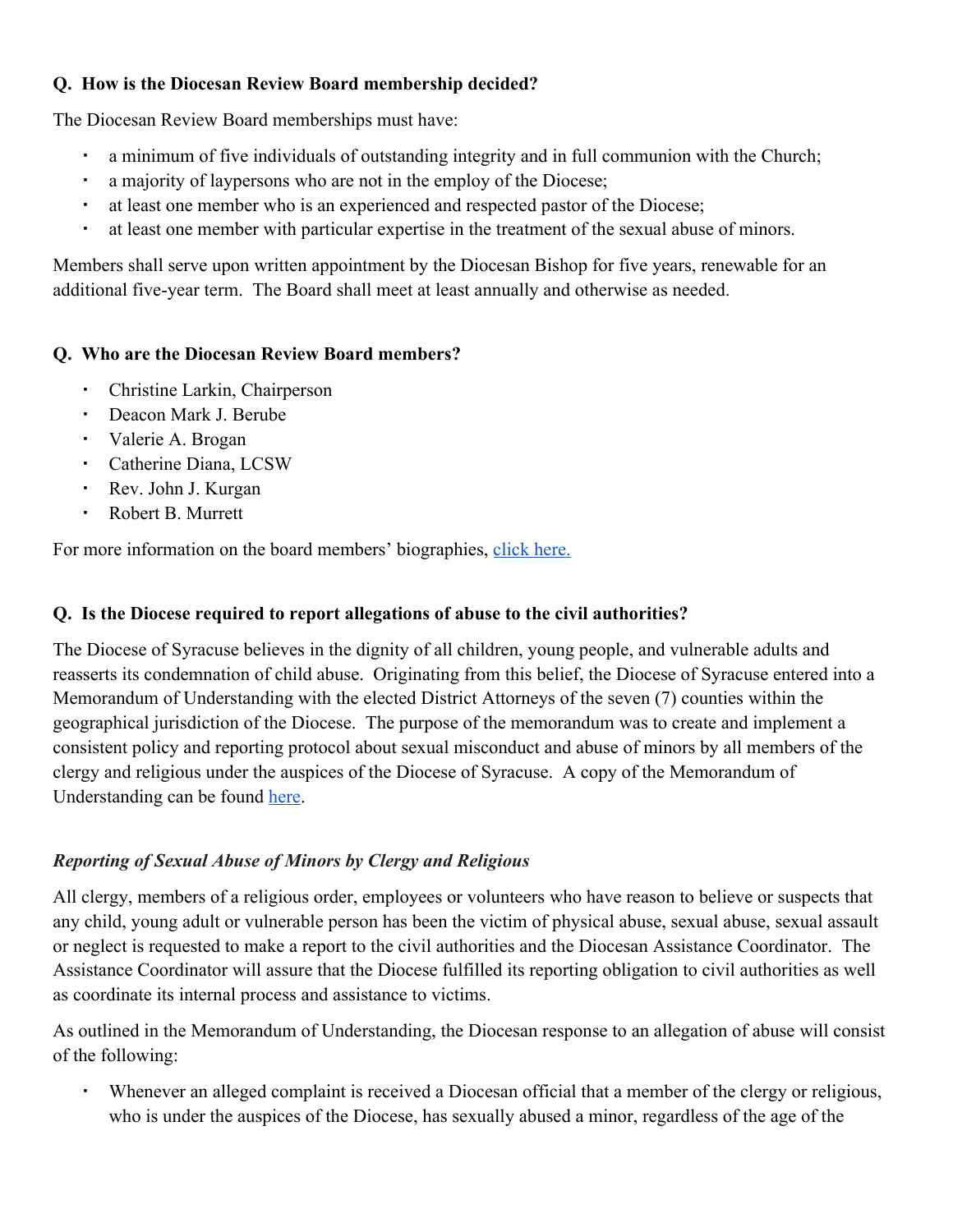incident*,* the complainant will be strongly urged to report the complaint immediately and directly to the appropriate District Attorney's Office.

- When a Diocesan official has learned or has reason to suspect that a member of the clergy or religious, who is under the auspices of the Diocese, has sexually abused a minor, the Diocese will immediately refer the matter to the appropriate District Attorney's Office for investigation, regardless of the age of the allegation or whether or not the clergy member or religious is active.
- If the Diocese has reason to suspect that a member of the clergy or religious, who is under the auspices of the Diocese, has sexually abused a minor, it will make efforts to preserve any evidence of the incident. The Diocese will coordinate with the District Attorney's Office with respect to the preservation and collection of that evidence.
- The Diocese shall not do its independent investigation of a complaint before reporting it to the District Attorney's office, other than a preliminary inquiry to establish that there is an allegation that consists of conduct that rises to a sexual offense. If there is a question as to the criminality, the Diocese shall consult with the appropriate District Attorney's Office.
- The Diocese, after notifying the District Attorney's Office, will take appropriate action about that member of the clergy or religious order, as warranted, including removing the individual from his or her assignment, to ensure the safety of minors. However, once the District Attorney's Office is notified, the Diocese should coordinate with the District Attorney to ensure that any criminal investigation is not compromised. To that end, the District Attorney's Office must also recognize the obligation of the Diocese to take appropriate action about a member of the clergy or religious, who is under the auspices of the Diocese, accused of abuse, within specific time constraints prescribed by the norms of the universal Church.

#### *Reporting of Sexual Abuse of Minors by Lay Church Personnel*

In the case of allegations against lay Church personnel (employees or volunteers), the Diocese will strictly adhere to all applicable Church and civil law, including the Memorandum of Understanding, as well as to all relevant employment and workplace policies, procedures, and contracts, in the reporting, investigation, and management of such allegations.

#### **Q. Has the Diocese of Syracuse made reparations to the victims of clergy sexual abuse?**

On February 14, 2018, the Roman Catholic Diocese of Syracuse announced another step in its ongoing efforts to respond to the past sexual abuse of minors by clergy with the establishment of a voluntary Independent Reconciliation Compensation Program (IRCP) for survivors of clergy sexual abuse. The purpose of the program promoted reconciliation and further healing of those who were harmed by members of the clergy.

Mr. Kenneth Feinberg and Ms. Camille Biros administered the program. Mr. Feinberg is world-renowned for his experience in mediation, administering compensation programs for the survivors of the 9/11 tragedy, BP Oil spill, and the IRCP programs offered in the three downstate dioceses.

Serving as independent administrators, Mr. Feinberg and Ms. Biros worked with those who previously notified the Diocese that a member of the clergy had harmed them. These individuals were contacted by letter to invite them to participate in this voluntary program. Mr. Feinberg and Ms. Biros retained complete and sole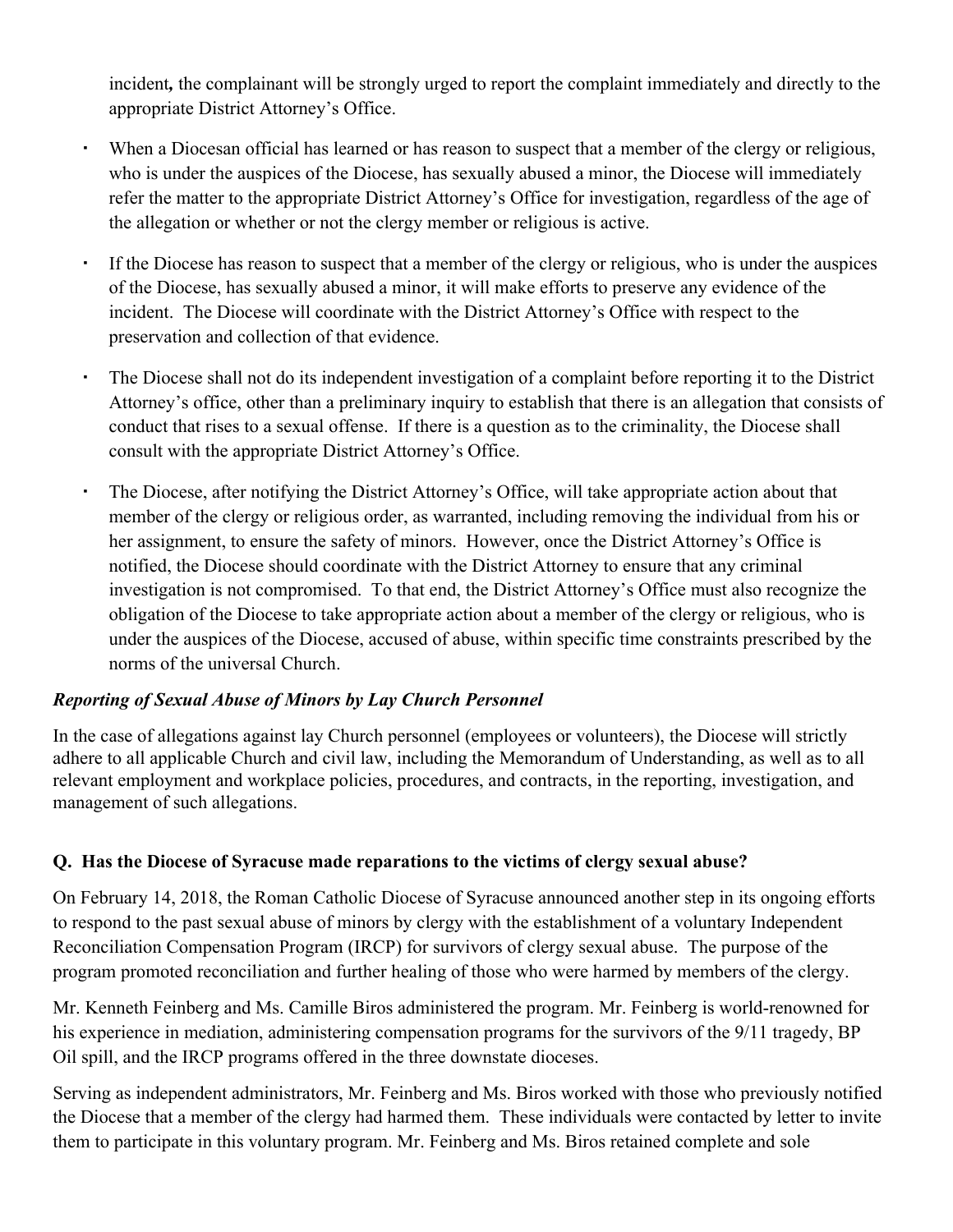discretion over all eligibility agreements and settlement compensation amounts for the eligible individuals. The Diocese accepted their determinations without question.

In introducing the program, Bishop Cunningham said, "Over the past year, we have monitored the IRCP in the Archdiocese of New York, the Diocese of Brooklyn and the Diocese of Rockville Center. The response from survivors and their families has been extremely positive. We know and acknowledge that we cannot reverse the damage that was done, but we hope that this new effort will provide an opportunity to seek forgiveness for the irreparable acts of the past and perhaps, bring a sense of closure to some."

Bishop Cunningham stated, "There is no question we have made missteps in handling this crisis. However, over the past 15 years, the Diocese of Syracuse has addressed this problem aggressively by reporting all allegations to the appropriate District Attorney, ensuring that no clergy with a credible allegation of abuse remains in ministry and in preventing acts of abuse through our highly successful Safe Environment Program. Survivors are offered counseling, spiritual direction, and other support to help them find ways to move forward. As we begin this Lenten season, we must continue to seek forgiveness as a church and seek reconciliation for those who have been hurt."

To read Bishop Cunningham's letter to parishioners in its entirety, [click here.](https://syracusediocese.org/about-us/ircp/letter-to-parishioners/)

"In administering this program in now four dioceses, we have witnessed the reaction of the survivors. They have seen the Church's desire to right the wrongs of the past," said Mr. Feinberg.

The Diocese of Syracuse's self-insurance general liability reserves paid for the cost of the IRCP program. The Diocese did not use any money given by the faithful to support parishes, schools, the annual Hope Appeal, the Foundation of the Roman Catholic Diocese, the Cathedral Restoration Fund, Catholic Charities, or any other charitable fund in the Diocese.

To download a summary regarding the claims reported to the Diocese before February 14, 2018, [click here.](https://syracusediocese.org/assets/PDFs---Diocesan-Offices/1-IRCP/SUMMARY-IRCP-DIOCESE-OF-SYRACUSE.pdf)

To download the final report on the IRCP, [click here](https://www.syracusediocese.org/assets/PDFs---Diocesan-Offices/Communications/IRCP-to-post.pdf).

## **Q. Does the Diocese of Syracuse have a public listing of clergy with credible allegations of sexual abuse of a minor?**

In continuing the commitment to fully embrace the C*harter for the Protection of Children and Young People*, the Diocese provided a list of clergy who have had a credible allegation of abuse since 1950. All of these individuals either have been removed from ministry or are deceased.

The diocesan definition of *Credible* is an allegation that, based upon the facts of the case, meets one or more of the following thresholds:

- Natural, reasonable, plausible and probable;
- Corroborated with other evidence or another source; or
- Acknowledged/admitted to by the accused.

Consideration of the trustworthiness of the source contributes to the determination of the credibility of the allegation.